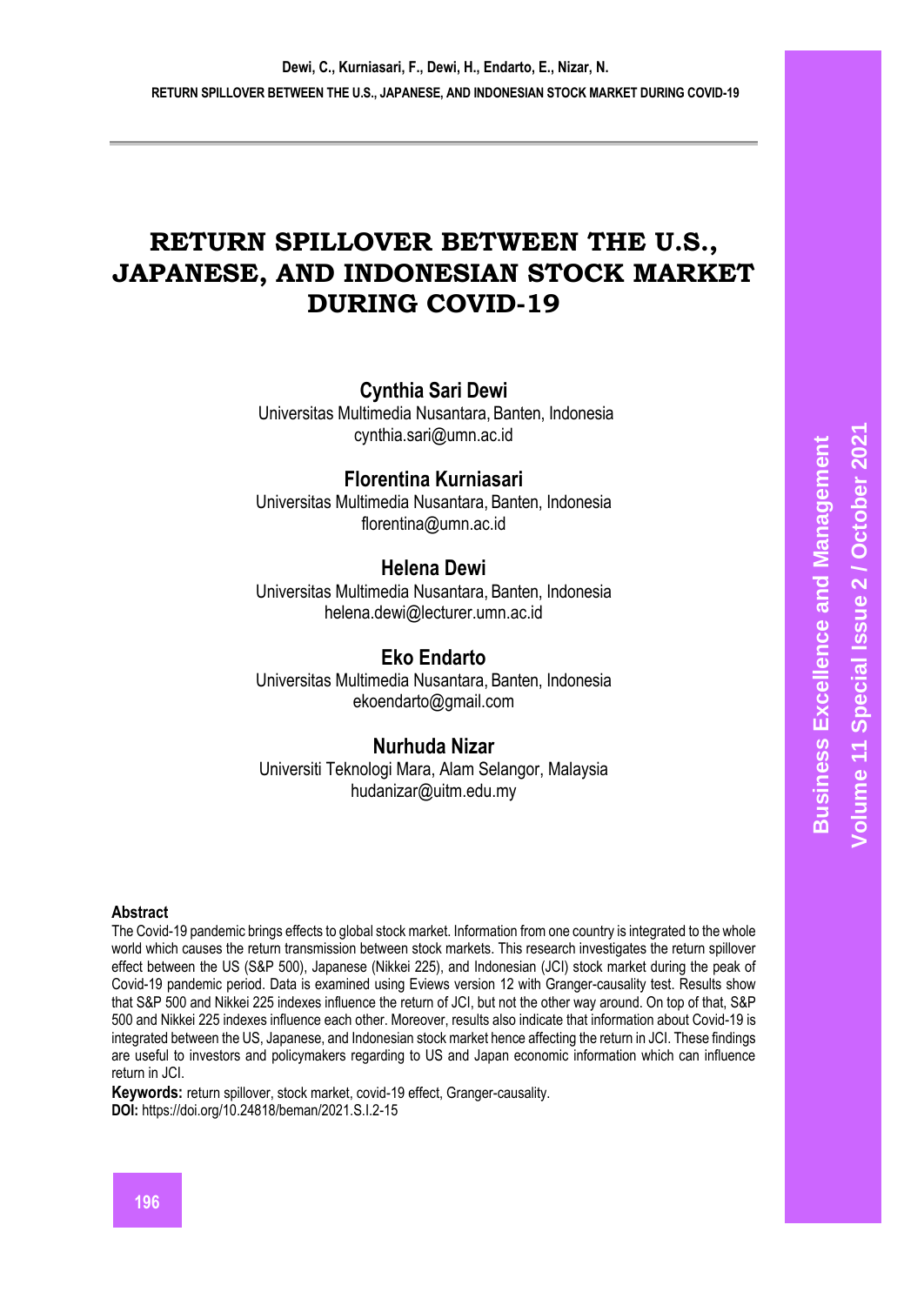### **1. INTRODUCTION**

A country's economy can be reflected in its stock market because the stock market performs two functions at a time, which is economic function and investment function. Looking from the economic view, the fund circulation in the stock market brings together investors and issuers. On the other hand, from the investment side we can see that there is a chance to get a return that is appropriate with the chosen investment characteristics, hence return is an important factor that is considered by investors in their investment decision (Pakpahan, 2003).

Generally, one of the factors that affect the movement of the stock market are news and announcements. If a country experiences a worrying or satisfactory condition, its stock exchange will move greatly. Especially if the announcement is made for the whole world, not only one country will flare up, but also all the stock markets in every different country will face the pressure first as this is because return in different stock markets is all connected to each other. Even if there is an unpredictable shock or "global shock", markets will show strong integration with stock price movements whether in developed or developing countries (Joshi, 2011). Research about the relationship between the stock market helps investors and policy makers regarding the information to make investment decisions. Generally, investors will diversify stocks, where their stock portfolio consists of several different assets to minimize risk. However, if the stock market between countries is strongly integrated to one another, one stock market will influence the movements of other stock markets, the benefit of portfolio diversification becomes hard to reach (Nikmanesh, et al., 2014).

Spillover effect is resulted from return and volatility that spreads from one market to another (Choo, Loo, Ling & Ung, 2011), even with the analysis of return and volatility in stock market reflects the healthiness and stability of stock market depending on the country's economy so it provides information for the investors and government [Zhou, Zhang & Zhang (2012); Mala & Reddy (2007)]. Not only that, return spillover analysis in the stock market became a phenomenon among finance researchers because various results were found. Some research about spillover between developed market to developing market are confirmed in many studies in many countries [Ishfaq & Rehman (2018); (Huo & Ahmed (2018)]. It is also supported by some research explanations that the US and Japanese stock market have the main market influences the other stock markets, including developing countries [Ngunyen & Lee (2018); (Wang & Liu (2012)].

Covid-19 pandemic is an international issue in which until January 1, 2021, 90 million cases and 1,90 million death cases are recorded and still growing (Worldometer, 2021). It affects health, the way people work, survive, and finance, including the stock market. International Management Portfolio is defending against fear of pandemic that will break international portfolio values in the long term. In the US and Japanese market, the performance of both stock markets was recorded to be lower during Covid-19 outbreak and there was short term shock lowering stock value, but in the long term it went back to its previous level and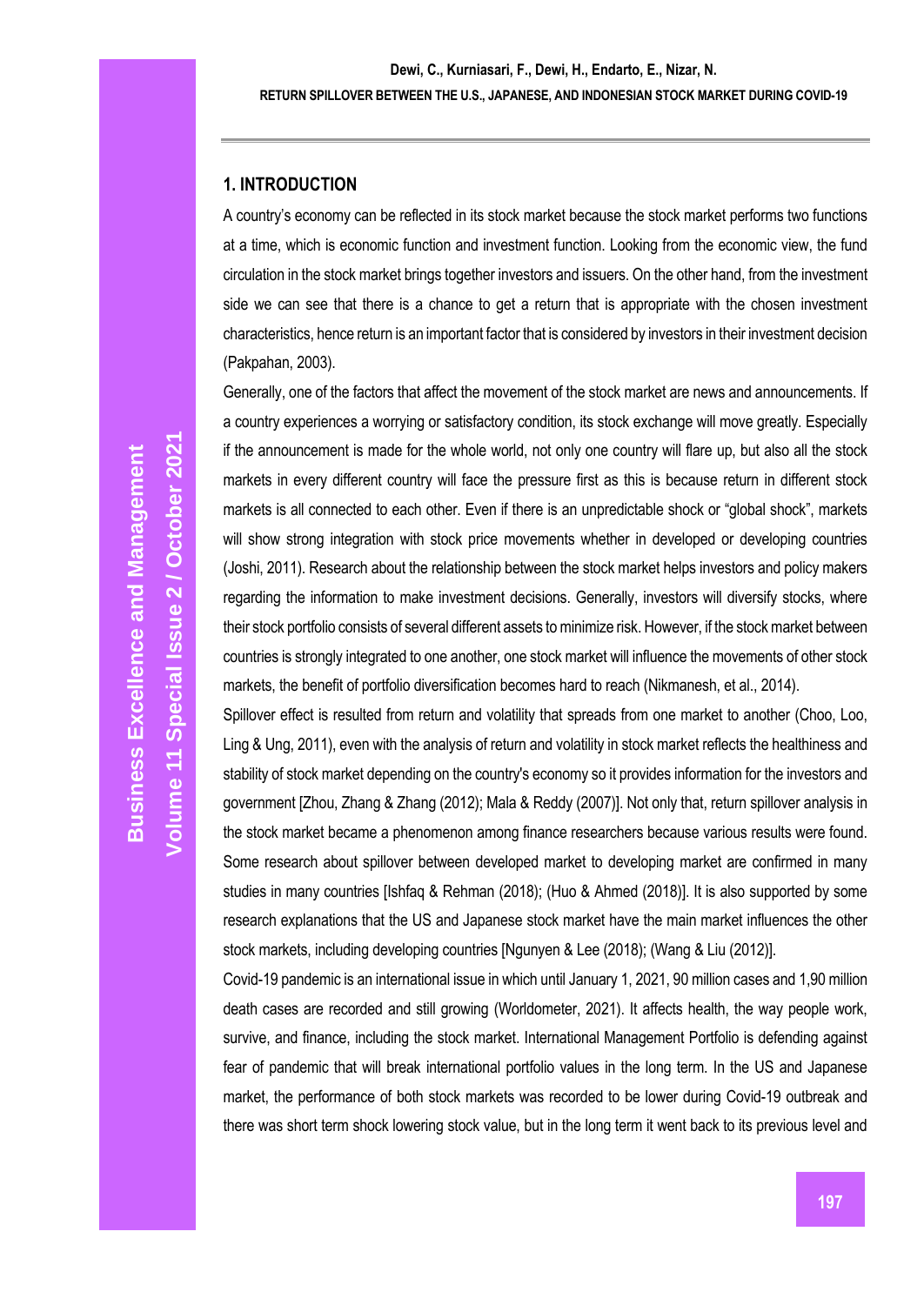even reached its new level peak (Yan, Tu, Start & Zhang, 2020). The effect on US and Japanese stocks caused by Covid-19 pandemic parallel happened around 25 first trade days after the release of pandemic news in each country (Avalos & Zakrajsek, 2020). Meanwhile, the effect on developing countries, which in this case is Malaysia, revealed that there was significant overreaction in the stock market in the short term period as the effect of pandemic (SARS) (Ali, et al., 2021). After the announcement of the Indonesian Government on March 2, 2020, which stated that there were two Indonesians infected by the Coronavirus, Indonesia Stock Exchange (IDX) went down 1,68% to IDR 5361,25 (Rakhmawati & Nurhalim, 2021). Moreover, in mid March 2020 IDX went down to its lowest point at 4907,571 or equal to -22,10% (Shiyammurti, et al., 2020). The study conducted by Hestiawan, Prijadi (2020) found that in 2018 Asian Markets were still low at only 14.08% and connectedness in developing markets was only 2.9% and the return spillover factor of the Asian markets has a stronger influence on returns compared to the local market. Also during European Sovereign Debt Crisis indicate that intra-EMU stock market return spillover was higher than the intra-non-EMU European Union stock markets' return spillover during the crisis period (Qarni & Gulzar, 2020). Moreover, studies found that the global financial crisis has strengthened the linkages among stock markets in East Asia, while the influences of the US market became weaker during and after the crisis (Wang, 2014). Similar findings are found by Panda et al. (2021) which stated that among the stock market in Asia-Pacific region, there is a faint return spillover effect during the pre-crisis period while in comparison, there is a significantly greater return spillover during the post-crisis period with the highest pairwise directional return spillover was evident from Thailand to Indonesia and the Philippines, from Indonesia to the Philippines, and between Australia and New Zealand. Regarding the period during Covid-19 crisis, the study by Hung & Vo (2021) found that the Covid-19 outbreak is resulting in more apparent return transmission compared to the pre-Covid-19 period. It is also found that the information spillovers among the S&P 500, crude oil markets, and gold markets are considered as significant dependent patterns which might provide useful implications for portfolio managers, investors, and government agencies.

The return transmission in all stock markets was very varied during the Covid-19 pandemic. Investigating the return spillover effect from the US and Japanese stock market to developing countries such as Indonesia is very important. Therefore, stock returns in the US and Japanese market must become a great concern to the Indonesian stock market, hence this research is conducted to examine the influence of return spillover from the US and Japanese stock market to Indonesian stock market with focus during the peak of Covid-19 outbreak.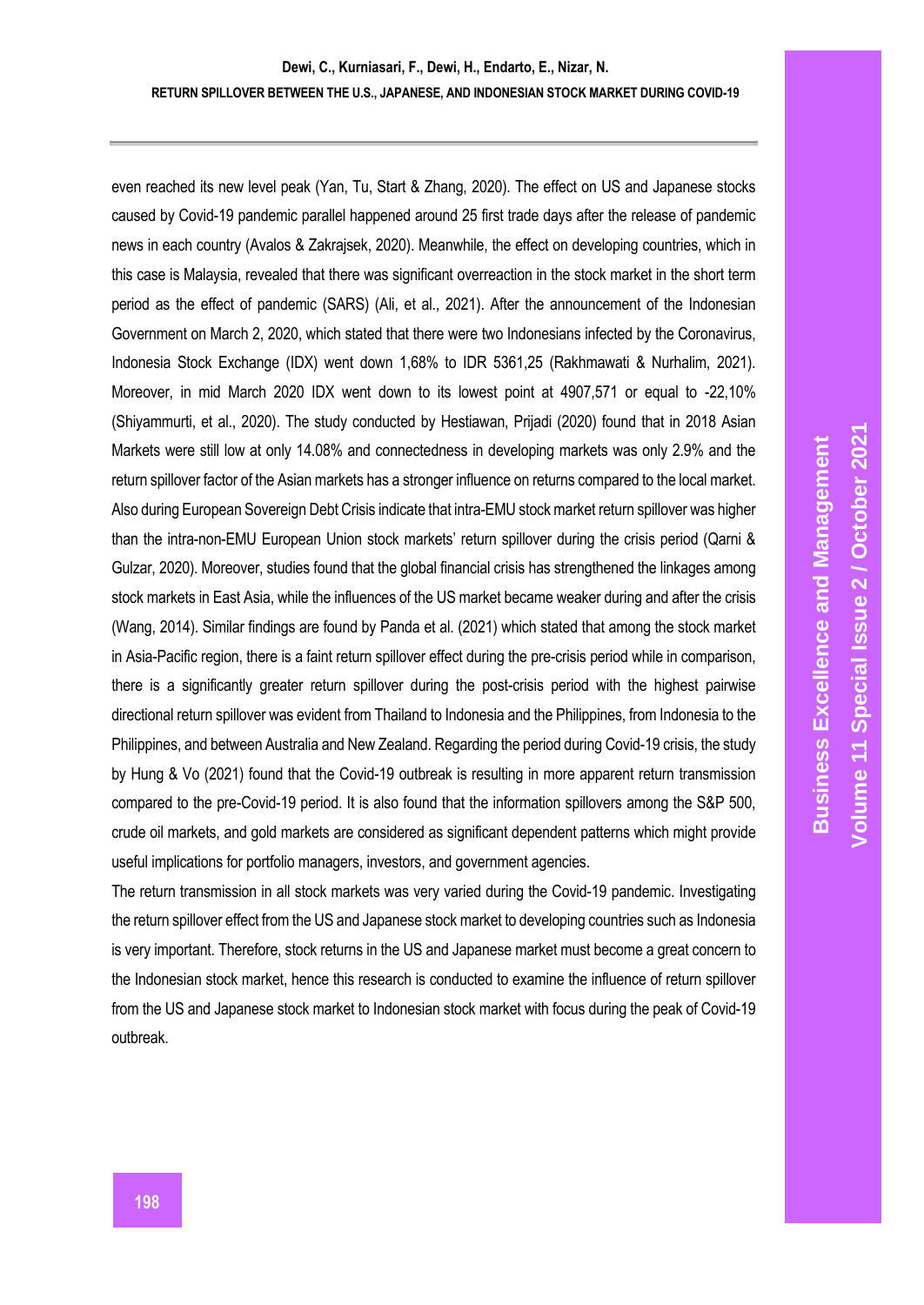### **2. LITERATURE REVIEW**

### **The Efficient Market Theory**

The Efficient Market Theory (EMH) is a classical theory that defines a market that has three forms in which is affected by historical data, public and private information. A market is described as a perfect market if all the information given can move stock prices. This theory stated that investors will not trade undervalued stocks or sell stocks at high prices. Assets price in the efficient market contains all related information, hence assets price from an efficient market moves towards the equilibrium faster when the market experiences shock (Fama, 1991). Information that has been publicized from one market to another can influence all markets simultaneously but surely the significance will be different in each market (King & Wadhani, 1990). Different stock markets can reveal the same information but at different speed because of the market imperfections (Kyle, 1985). Besides, Admati & Pfleiderer (1988) added, local investors need to react to external information because that information is obtained after the trade ends. As a matter of fact, information transfer can occur from several sources, such as (1) common shock, (2) trade linkages, (3) financial linkages, and (4) investor's sentiment (Caramazza, et al., 2004). Barry (2015) explains that volatility and return from two equity markets probably will connect with each other because of the close relationship of the trade, investment link, financial market integration growth, ICAPM model, and market contagion.

### **Return Spillover**

Spillover is a tendency of volatility change in a certain market following the other changes of another market because of information transfer (Brooks, 2008). Investors nowadays tend to like spreading news about return and volatility information because of the arising financial integration all over the world (Yousaf, Ali & Wong, 2020). That is why the information about return spillover is treated as important by the investors. Spillover effects result from return and volatility between stock markets (Choo et al., 2011). Return spillover can be defined as a transmission of return between stock markets. Such a phenomenon has occurred as stated by Shahzad et al. (2021) where in the light of the Covid-19 outbreak, extreme return spillover was examined. According to Ciner, (2011) and Zhou, Lu & Wang (2014), in this case the Granger-causality test is a useful tool to examine return spillovers between different financial markets. Various research and studies have been conducted to investigate the return spillover, one of them is investigating the effect of the US and Japanese stock market to the Vietnamese stock market. Results from Granger-causality test showed that the US stock market has a significant but indirectional effect on Vietnamese stock market, also that the Japanese stock market has significant directional effect on Vietnamese stock market (Ngunyen & Lee, 2018).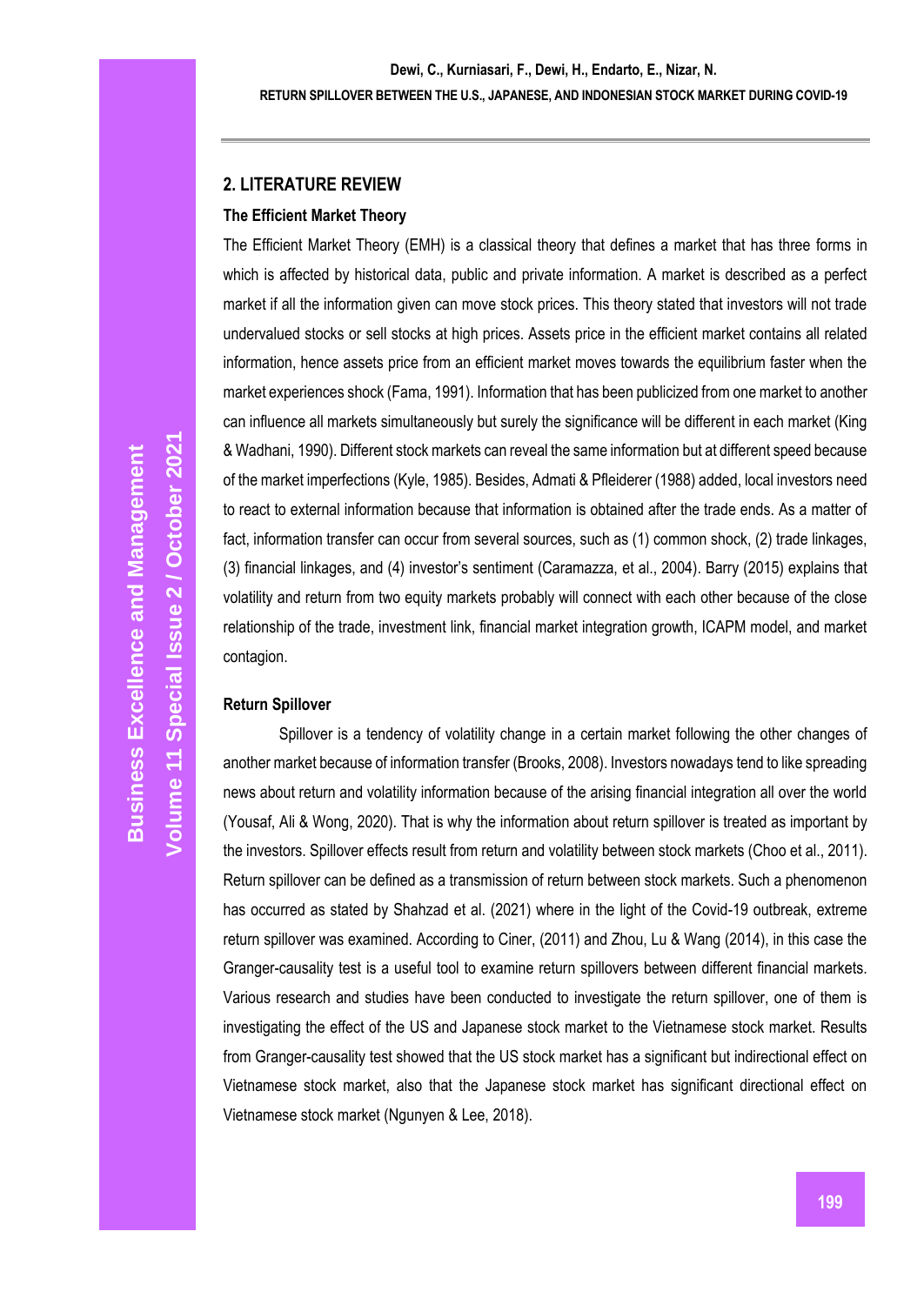In line with those findings, researchers (Huo & Ahmed, 2018) used the Granger-causality test to examine return spillover from Shanghai and Hong Kong stock market and found that there is a bidirectional relationship between Shanghai and Hong Kong stock market during the period of Pre-Stock Connect. Moreover, the return spillover is indicated as stronger and faster after the launch of Shanghai-Hong Kong Stock Connect program. Regarding stock market networks: Temporal proximity and preferential attachment also used Granger causality model. It is found that the US market has influence on the other developed markets especially Canada, Portuguese, Austria, Netherlands, UK, and Belgium (Vyrost et al., 2015). Other research about return and volatility spillovers in BRICS stock market, through the Granger-causality test found that there is a bidirectional return spillover between the stock markets of India and Brazil, India and Russia, China and Russia, also Brazil and Russia. Not only that, there is also an indirectional spillover effect between the stock market of India and China, China and Brazil, South Africa and China, but also of India, Brazil and Russia (Panda & Thiripalraju, 2018).

Equally so, Roni, Abbas & Wang (2018) who investigated the return and volatility spillover in Asian emerging stock markets namely Bangladesh, China, India, Malaysia, Philippine, and South Korea, used the Granger-causality test to analyze the relationship among stock market and found that return spillovers are different during the period of pre-crisis, crisis, and post-crisis. The only exception in their result is that there is a bidirectional relationship between India and Bangladesh stock market during the period of precrisis and post-crisis. By the same token, Al-Yahyaee et al. (2019) found that there is a relationship between the US stock market and GIPSI (Greece, Ireland, Portuguese, Spain, and Italy) stock markets. Study that was conducted by Sun, Wang, Yao, Li & Li (2020) stated that emerging countries have larger average spillovers than developed countries with regard to sovereign CDS-to-stock returns spillovers, while the developed countries contribute more to the average spillovers than the emerging countries in the opposite direction and the most dominant position is occupied by stock markets. Not only that, Uzonwanne (2021) found that there is a significant return spillover between stock markets and cryptocurrency, caused by the mitigation by investors between the market pairs to maximize returns and reduce risk. These findings are also supported by the study conducted by Hung (2021) where it is found that in the aftermath of the recent European debt crises and the global financial crisis, there is a bidirectional return spillover between economic policy uncertainty (EPU) and BRICS stock returns. Based on previous studies, this research has three hypotheses, there are:

- H1: There is a causal relationship between US and Indonesian stock return.
- H2: There is a causal relationship between Japanese and Indonesian stock return.
- H3: There is a causal relationship between US and Japanese stock return.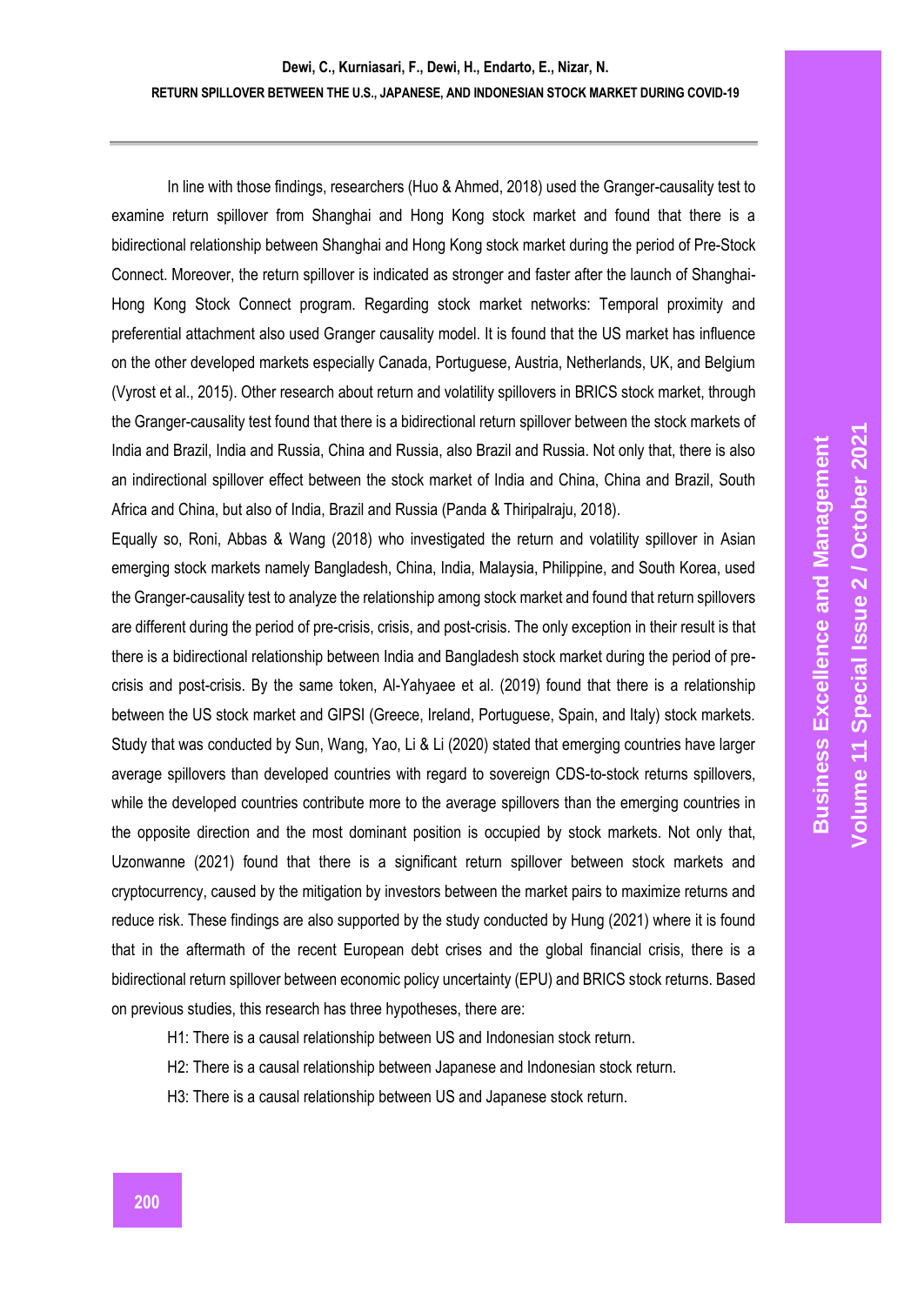### **3. RESEARCH METHODS**

This research analyzes empirically about return spillovers which focused on the US, Japanese, and Indonesian stock market during the period of Covid-19 pandemic. Data used for this research is the daily price of Standard and Poor's Index (S&P 500), Nikkei 225, and Jakarta Composite Index (JCI) from 1 January 2020 to 30 June 2021. The reason why this research is using daily price as a data source is to capture information about price change more accurately compared to weekly or monthly price data (Jebran & Iqbal, 2016). The daily price is earned from various website, namely Yahoo Finance, and then changed into return (Rt) using equation below (Choo, Loo, Ling & Ung, 2011):

$$
R_t = \frac{P_t - P_{t-1}}{P_{t-1}}
$$

where:

*P<sup>t</sup> = today's closing price index Pt-1 = today's closing price index - 1 or yesterday's closing price index Index consists of JCI; S&P 500; Nikkei 225*

Return spillover can be examined using time series causality test or Granger test (Granger, 1969) with Eviews statistical software version 12. This test can statistically determine whether a time series is useful to predict other things. Granger-causality test is a test to evaluate how much the current y can be explained by the past y and lagged value of x. y in this test can be said to be Granger-caused by x if x helped in predicting y, or equivalent to if the coefficient in lagged x statistically significant. The lag length of the Johansen Test used in this study is 2. Granger-causality test can be done using Vector Auto Regression (VAR) as follows (Gujarati, 2004):

$$
y_{t} = \alpha_{0} + \alpha_{1}y_{t-1} + \beta_{1}x_{t-1} + \dots + \beta_{1}x_{t-1} + \varepsilon_{t}
$$

$$
x_{t} = \alpha_{0} + \alpha_{1}x_{t-1} + \beta_{1}y_{t-1} + \dots + \beta_{1}y_{t-1} + \varepsilon_{t}
$$

and the null hypothesis for each equation is:

$$
\beta_1 = \beta_2 = \cdots = \beta_t = 0
$$

The null hypothesis is that x does not Granger-cause y in the first regression and that y does not Grangercause in x the second regression.

### **4. FINDINGS AND RESULTS**

This research analyzes the return spillover from US and Japanese stock market to Indonesian stock market using the closing stock price index during the peak of Covid-19 pandemic period from 1 January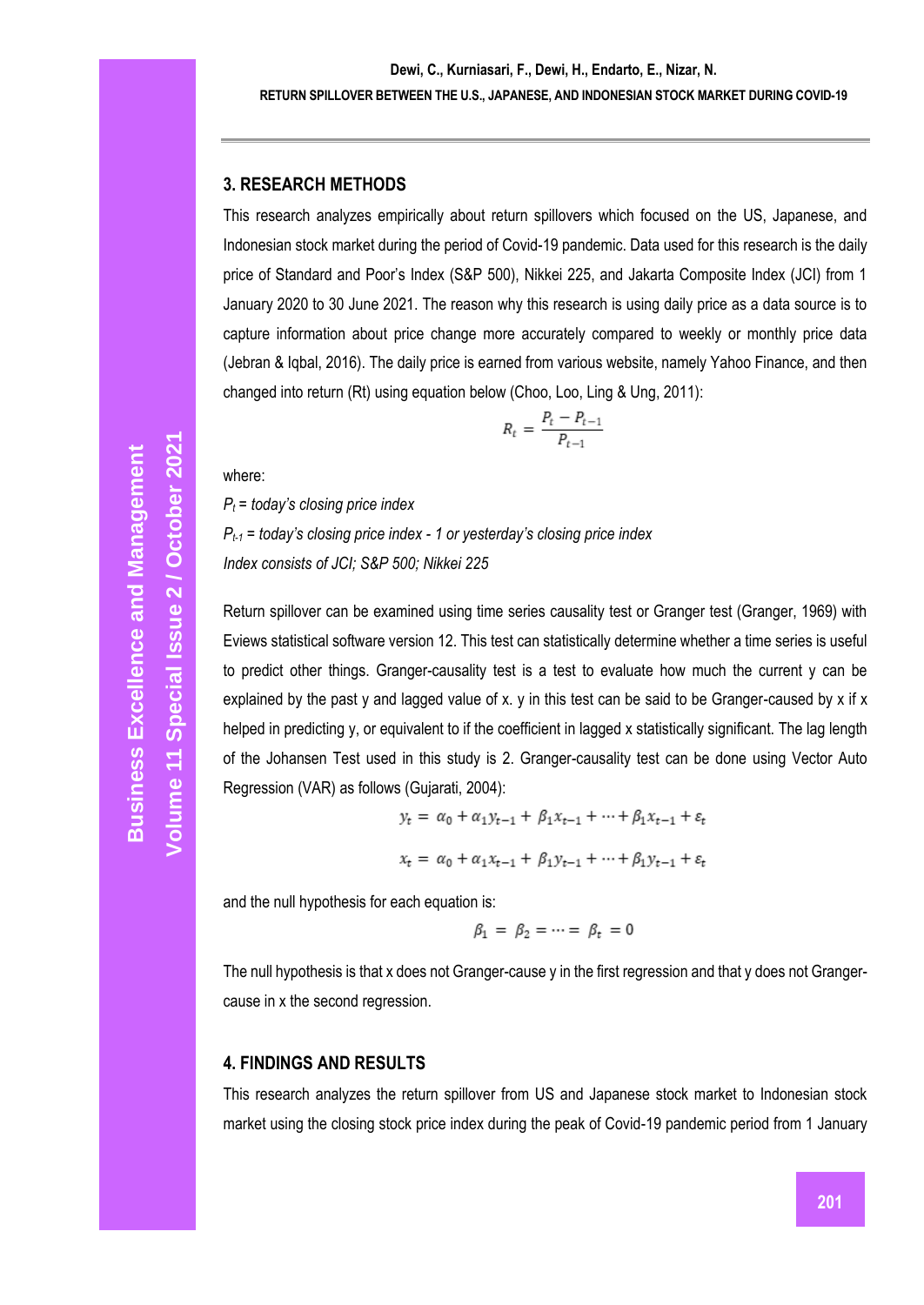2020 to 30 June 2021. Due to the fact that there are holiday differences in each country, the data collected are 332 returns for each stock index, namely JCI, Nikkei 225, and S&P 500.

| TABLE 1. DESCRIPIVE STATISTICS OF DAILY STOCK RETURN |             |                                                 |             |  |
|------------------------------------------------------|-------------|-------------------------------------------------|-------------|--|
|                                                      |             | JCI (Indonesia) Nikkei 225 (Japan) S&P 500 (US) |             |  |
|                                                      |             |                                                 |             |  |
| Mean                                                 | $-0.000134$ | 0.000652                                        | 0.000848    |  |
| Median                                               | 0.000157    | 0.000297                                        | 0.001672    |  |
| <b>Standard Deviation</b>                            | 0.015502    | 0.014727                                        | 0.020006    |  |
| <b>Skewness</b>                                      | 0.207355    | $-0.148168$                                     | $-1.001619$ |  |
| Kurtosis                                             | 9.329408    | 5.999873                                        | 13.62332    |  |

Source: Processed result from Eviews 12, 2021

Table 1 above shows the mean return in the US and Japanese stock markets are positive, while the Indonesian stock market has negative mean. In regard to standard deviation, highest variance data is owned by the US, Indonesian, and Japanese market in an orderly manner. Those values are based on stock market performance during the period of Covid-19 pandemic. This is also supported by the Skewness value, where the US and Japanese market have negative values which illustrate that this asymmetric distribution is leaning to the left, and the Indonesian market has positive value which means the asymmetric data distribution is leaning to the right. Kurtosis values in all three markets are more than 3 which show that the distribution is in peak shape instead of normal distribution.

| <b>Granger-Causality Test</b> |                   |                                                                                   |  |  |
|-------------------------------|-------------------|-----------------------------------------------------------------------------------|--|--|
|                               |                   | Hypothesis H0 S&P 500 returns does not Granger JCI returns does not Granger Cause |  |  |
|                               | Cause JCI returns | S&P 500                                                                           |  |  |
| <b>F-Statistic</b>            | 14.1748           | 0.26770                                                                           |  |  |
| Probability                   | 0.00001           | 0.7653                                                                            |  |  |

**TABLE 2. RETURN SPILLOVER BETWEEN THE US AND INDONESIAN STOCK MARKET**

Source: Processed result from Eviews 12, 2021

#### **TABLE 3. RETURN SPILLOVER BETWEEN THE JAPANESE AND INDONESIAN STOCK MARKET**

| <b>Granger-Causality Test</b> |                                                                                      |            |  |  |
|-------------------------------|--------------------------------------------------------------------------------------|------------|--|--|
|                               | Hypothesis H0 Nikkei 225 returns does not Granger JCI returns does not Granger Cause |            |  |  |
|                               | Cause JCI returns                                                                    | Nikkei 225 |  |  |
| <b>F-Statistic</b>            | 9.69310                                                                              | 0.62017    |  |  |
| Probability                   | 0.00008                                                                              | 0.5385     |  |  |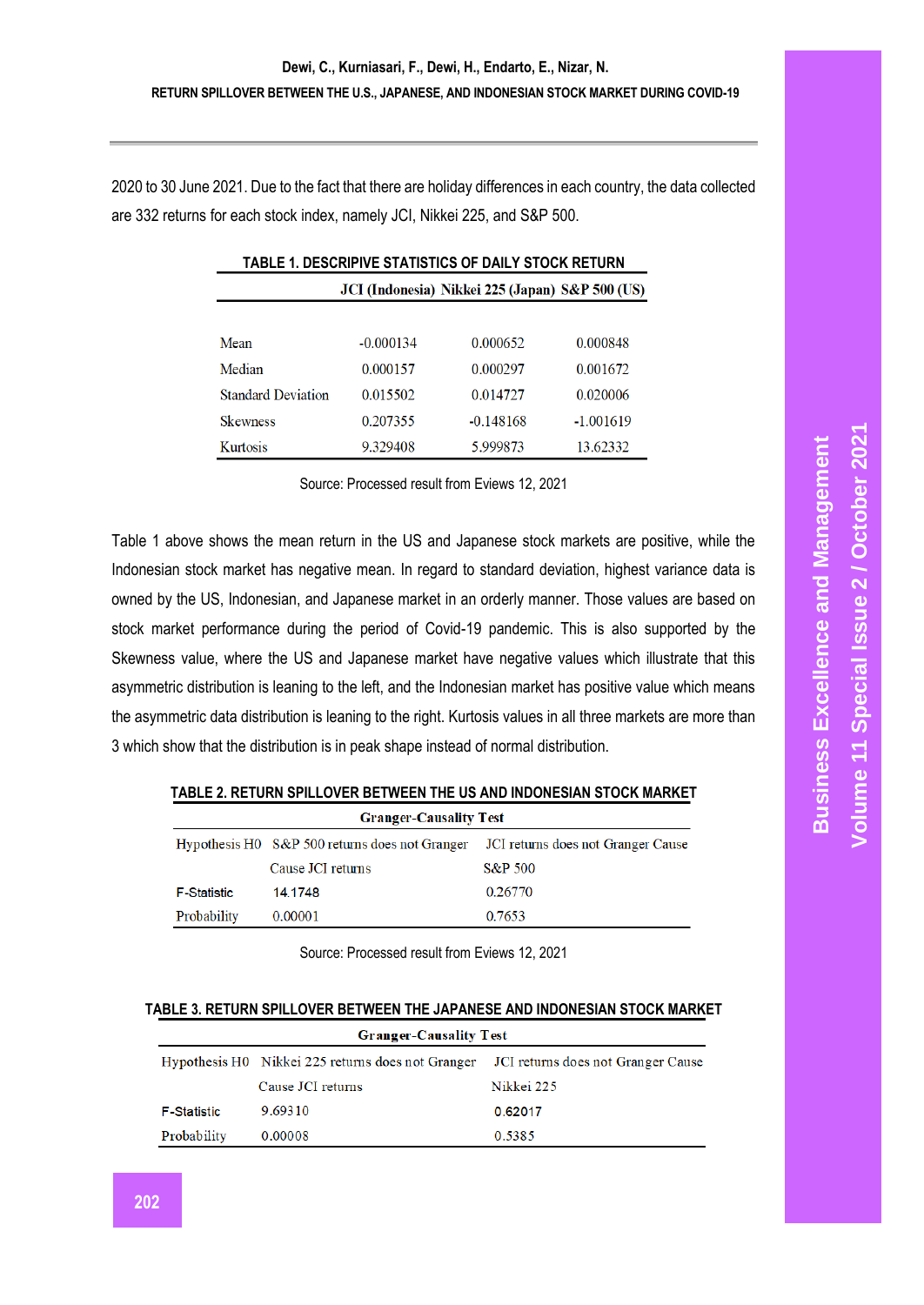#### **Dewi, C., Kurniasari, F., Dewi, H., Endarto, E., Nizar, N.**

#### **RETURN SPILLOVER BETWEEN THE U.S., JAPANESE, AND INDONESIAN STOCK MARKET DURING COVID-19**

Source: Processed result from Eviews 12, 2021

**TABLE 4. RETURN SPILLOVER BETWEEN THE JAPANESE AND US STOCK MARKET**

| <b>Granger-Causality Test</b> |                                                   |                                  |  |  |
|-------------------------------|---------------------------------------------------|----------------------------------|--|--|
|                               | Hypothesis H0 Nikkei 225 returns does not Granger | S&P 500 returns does not Granger |  |  |
|                               | Cause $S\&P 500$                                  | Cause Nikkei 225                 |  |  |
| <b>F-Statistic</b>            | 7.32875                                           | 16.8001                          |  |  |
| Probability                   | 0.00001                                           | 0.0008                           |  |  |

Source: Processed result from Eviews 12, 2021

Return time series from the US, Japanese, and Indonesian stock markets are examined using Grangercausality test where the determined lagged value is 2 for all stock market indexes. Table 2 is discussing return spillover from the US and Indonesian stock market and with a significance rate of 1%, the probability is 0.0000 less than 1% for the US to Indonesian stock market, but not the other way around (probability 0.7653 more than 1% for Indonesian to US stock market). This illustrates that H1 is accepted, that there is a causal relationship between the US and Indonesian stock market, along with the research done by Ishfaq & Rehman (2018) which stated that the US stock index has a relationship with the Pakistani stock market.

Consequently, there is a probability of 0.0000 less than 1% for the Japanese and Indonesian market which means that there is a causal relationship between the Japanese and Indonesian market. But at the same time there is no such relationship between Indonesian and Japanese markets because the probability is 0.5358 more than 1%. This goes along with the result (Ngunyen & Lee, 2018) that the Japanese stock market influences the developing country stock market, namely Vietnam. The result indicates that H2 is accepted.

Last but not least, the Granger-causality test result between the US and Japanese market is probability 0.0000; 0.0000 less than 1%. This indicates that H3 which stated that there is a causal relationship between the US and Japanese stock market is accepted. This finding is supported by Hu et al. (1998) as the US affected the Japanese stock market especially after the monetary crisis. This finding is supported by Balli et al. (2020) and Liu & Harmoni (2020), that stated NZ equity sectors and NZSE receive much stronger and more pronounced spillover effects from US compared to the local counterpart and the total spillovers of return and volatility stock markets in the US are higher than those in Europe.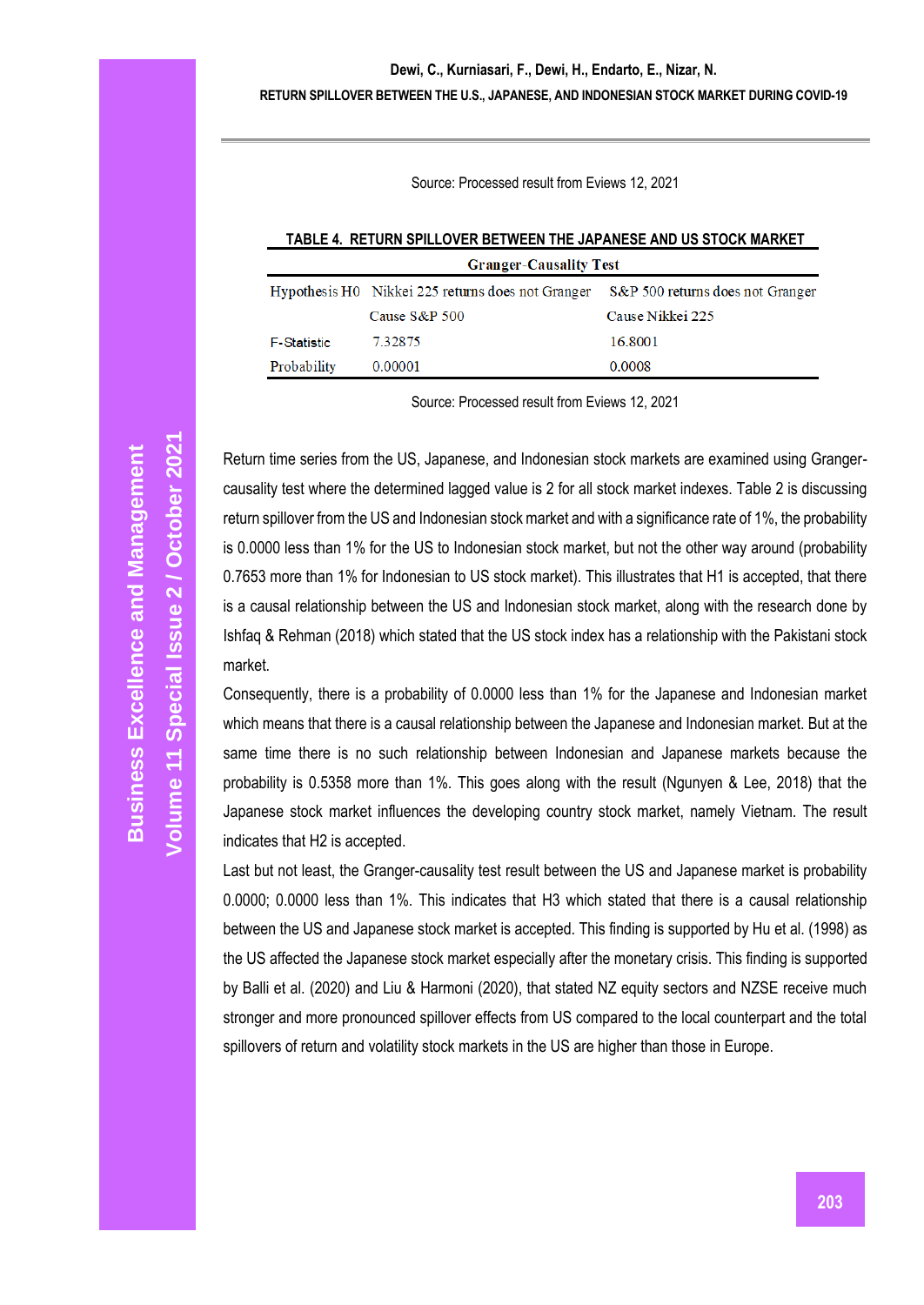#### **5. DISCUSSION**

Results above showed that the index return for the US stock market (S&P 500) and Japanese stock market (Nikkei 225) are the factors predicting the index return for the Indonesian stock market (JCI). Regarding The Efficient Market Hypothesis, all stock market observed in this research, namely US, Japanese, and Indonesian, are affected by historical data, public and private information so it can be said that those markets can be described as the perfect market because of the fact that all provided information can move the stock prices. Drawing your attention to that not long after the first Covid-19 case announcement in the US, S&P 500 indexes declined, just like how it was also in Japan and Indonesia. For example, as we can see in Indonesian stock market where all information related to Coronavirus disease such as infected case news can cause a decrease in JCI's performance for the reason that investors see society's consumption rate has not recovered yet, which automatically will obstruct the country's economy growth in general. On top of it, we all know that after the increasing number of Covid-19 recovery cases in Indonesia, investors are keen on buying stocks so the JCI's performance is continuously increasing. This claim is supported by Rahmayani & Oktavilia (2020), about the existence and effect of Covid-19 pandemic on the stock market over the long-term and short-term in Indonesia. It is found that the higher total cumulative cases of Covid-19 has been the main cause of Indonesian stock market weakening in the long-term.

Volatility spillover between stock market and foreign exchange market in Indonesia (Wiryono, Widjonarko, 2009), in the research journal it was found that the US and Japan exchange rate has a significant explanatory power to the volatility of Jakarta Stock Indices. The lHSG movement also has a significant explanatory power to the volatility of Japan and US exchange rate. According to Badan Koordinasi Penanaman Modal (BKPM) Indonesia, the US is one of the largest foreign investors in Indonesia. Because Indonesia's population is quite large, the consumer and production base can be expanded. Also it can be concluded that the US economic situation will influence the decisions of US investors. Therefore, if the US economic condition is bad, it will affect their policies in investing in Indonesia.

#### **6. CONCLUSION**

This research analyzes the return spillover on three stock indexes in different countries, namely: United States (S&P 500), Japan (Nikkei 225), and Indonesia (JCI) during the peak period of Covid-19 pandemic from 1 January 2020 to 30 June 2021. We use Granger-causality test to examine the return spillover between these stock indexes (Granger, 1969). Based on the findings and results, we confirm that the daily stock return shows a positive mean for US and Japan, on the other hand Indonesia shows a negative return mean. Results show that Japanese stock return has a causal relationship to Indonesia stock market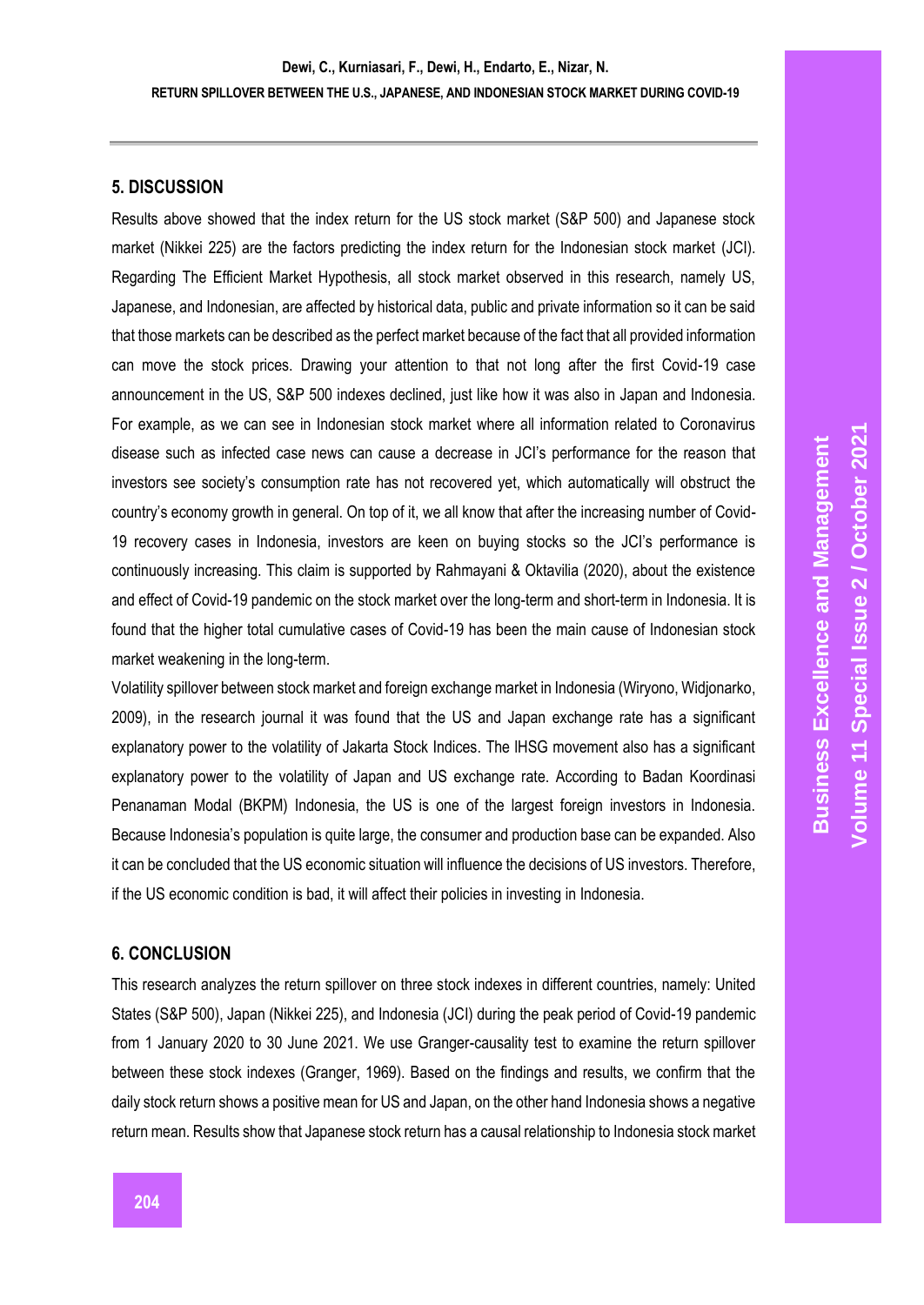with a significance rate of 1%. This actively illustrates that there is a return spillover between the Japanese and Indonesian stock market so that the stock return in Japan influences stock market return in Indonesia. Moreover, results also show that there is a bidirectional causal relationship between the US and Japanese stock market, which means that the stock return in US influences stock return in Japan, vice versa. These findings have some important implications for the investors and policymakers. Firstly, investors have to keep themselves informed about the US and Japanese stock market when investing in the Indonesian market. Secondly, short-term investors should diversify their portfolio when buying Indonesian stocks, especially the US and Japanese investors. Lastly, policymakers have to pay more attention to economic information in US and Japan before making a decision regarding the Indonesian stock market.

This research has one limitation. This research only investigated the return spillover in the US, Japanese, and Indonesian stock market during the Covid-19 pandemic. The future research should address this and hopefully can examine not only return but also volatility spillover in Indonesia and other countries, not only during the pandemic period but also after.

### **REFERENCES**

- Admati, A.R. & Pfleiderer, P. (1988). A Theory of Intraday Patterns: Volume & Price Variability. *The review of Financial Studies* 1(1): 3-40.
- Ali, N., Nassir, A., Hassan, T. & Abidin, S. (2021). Short-run stock overreaction: Evidence from Bursa Malaysia. *International Journal of Economics & Management*, 4(2): 319- 333.
- Al-yahyaee, K. H., Tiwari, A. K., Al-Jarrah, I. D. W & Mensi, W. (2019). Testing for the Granger-causality between returns in the U.S. & GIPSI stock markets. Physica A: Statistical Mechanics & its Applications 531.
- Avalos, F., & Zakrajsek, E. (2020). Covid-19 & SARS: what do stock markets tell us?. BIS Quarterly Review.
- [Balli, F.,](https://www.scopus.com/authid/detail.uri?origin=resultslist&authorId=35178972500&zone=) [Balli, H.O.,](https://www.scopus.com/authid/detail.uri?origin=resultslist&authorId=36715832200&zone=) [Hasan, M.,](https://www.scopus.com/authid/detail.uri?origin=resultslist&authorId=57202079796&zone=) [Gregory-Allen, R.](https://www.scopus.com/authid/detail.uri?origin=resultslist&authorId=25122259900&zone=) (2020)[. Economic policy uncertainty spillover effects on](https://www.scopus.com/record/display.uri?eid=2-s2.0-85083778046&origin=resultslist&sort=plf-f&src=s&nlo=&nlr=&nls=&sid=40ce939cb118baab084662ad73997239&sot=b&sdt=cl&cluster=scopubyr%2c%222020%22%2ct&sl=33&s=TITLE-ABS-KEY%28%22return+spillover%22%29&ref=%28spillover%29&relpos=8&citeCnt=2&searchTerm=)  [sectoral equity returns of New Zeala](https://www.scopus.com/record/display.uri?eid=2-s2.0-85083778046&origin=resultslist&sort=plf-f&src=s&nlo=&nlr=&nls=&sid=40ce939cb118baab084662ad73997239&sot=b&sdt=cl&cluster=scopubyr%2c%222020%22%2ct&sl=33&s=TITLE-ABS-KEY%28%22return+spillover%22%29&ref=%28spillover%29&relpos=8&citeCnt=2&searchTerm=)nd. *[Journal of Economics & Finance,](https://www.scopus.com/sourceid/12100157208?origin=resultslist)* 44(4): 670-686.
- Barry, H. (2015). Analisis Spillover Terhadap Pasar Ekuitas Negara Berkembang Dan Negara Maju Periode 2003-2011. Ekonomi dan Bisnis, 14 (1): 21-34.
- Brooks, C. (2008). Introductory Econometrics for Finance. New York, NY: Cambridge University Press.
- Caramazza, F., Ricci, L. & Salgano R. (2004). International financial contagion in currency crises. *Journal of International Money & Finance* 23: 51-70.
- Choo, W., Loo, S., Ling, L. & Ung, S. (2011). Return & Volatility Spillover between Large & Small Stocks in Bursa Malaysia, *International Journal of Business & Social Science,* 2(2): 176-185.
- Ciner, C. (2011). Commodity prices & inflation: Testing in the frequency domain. *Research in International Business & Finance,* 25 (3): 229–237.
- Fama, E. (1991). Efficient Capital Markets II. Journal of Finance, 46: 1575-1617.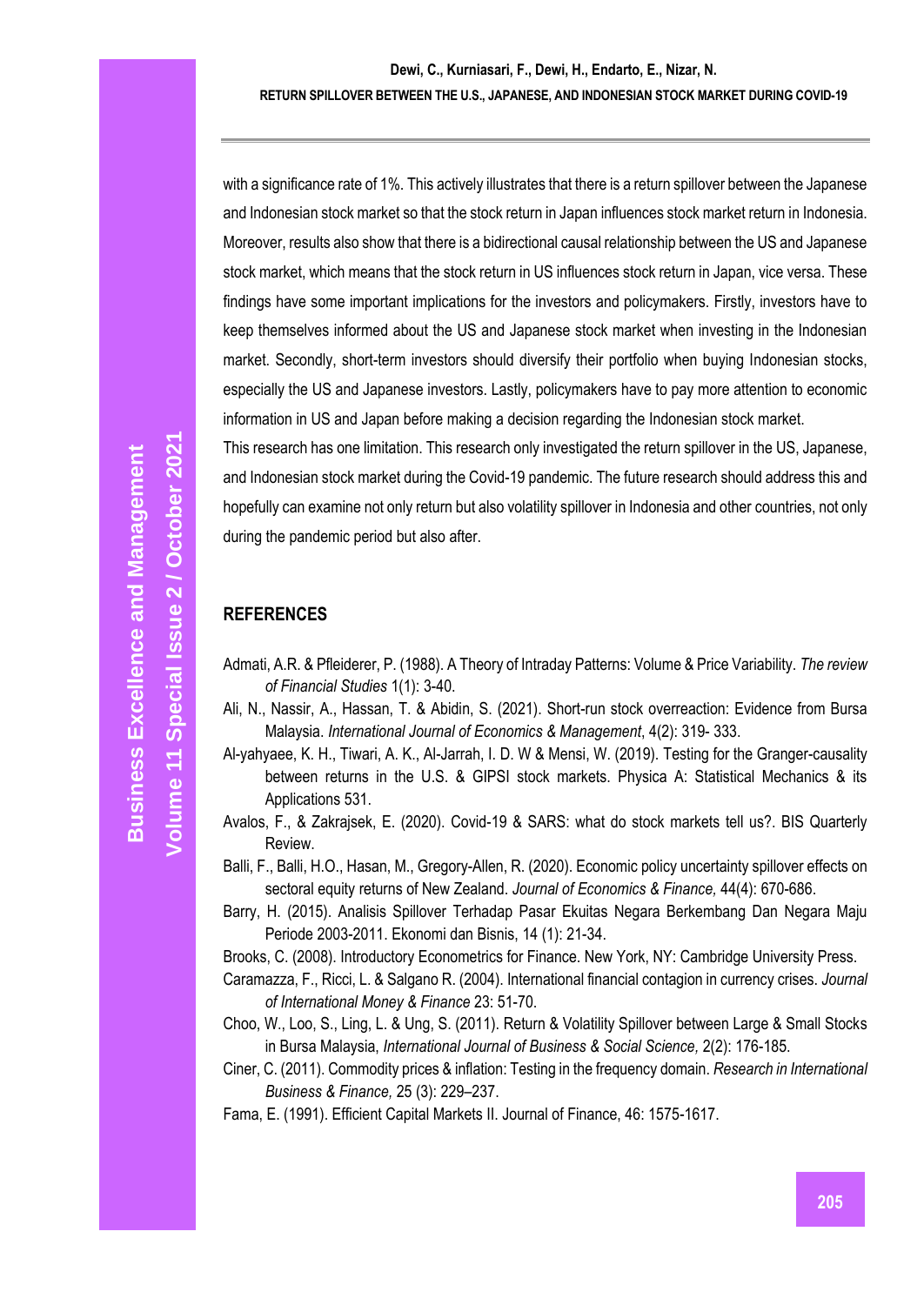Granger, C.W.J. (1969). Investigating Causal Relations by Econometric Models & Cross Spectral Methods. *Econometrica,* 37(3): 424-438.

Gujarati, D. (2004), Basic Econometrics, 4th Edition, McGraw Hill, India.

- Hestiawan, L. & Prijadi, R. (2020) Return Spillover of Asian REITs. Faculty of Economics & Business, Universitas Indonesia, *Indonesian Capital Market Review*, 12: 93 - 106.
- Hu, J.W.S., Chen, M.Y., Fok, R.C.W. & Huang, B.N. (1998) Causality in volatility & volatility spillover effects between US, Japan & four equity markets in the South China Growth Triangular. *Journal of International Financial Markets, Institutions & Money*, 7: 35l-367.
- Hung, N.T. & Vo, X.V. (2021). Directional spillover effects & time-frequency nexus between oil, gold & stock markets: Evidence from pre & during COVID-19 outbreak, International Review of Financial Analysis 76.
- [Hung, N.T.](https://www.scopus.com/authid/detail.uri?origin=resultslist&authorId=57205271833&zone=) (2021). [Directional Spillover Effects Between BRICS Stock Markets & Economic Policy](https://www.scopus.com/record/display.uri?eid=2-s2.0-85096615635&origin=resultslist&sort=plf-f&src=s&nlo=&nlr=&nls=&sid=5ecdc6ebec2fa272e3667c038d505fd4&sot=b&sdt=sisr&sl=33&s=TITLE-ABS-KEY%28%22return+spillover%22%29&ref=%28spillover%29&relpos=20&citeCnt=1&searchTerm=)  [Uncertainty,](https://www.scopus.com/record/display.uri?eid=2-s2.0-85096615635&origin=resultslist&sort=plf-f&src=s&nlo=&nlr=&nls=&sid=5ecdc6ebec2fa272e3667c038d505fd4&sot=b&sdt=sisr&sl=33&s=TITLE-ABS-KEY%28%22return+spillover%22%29&ref=%28spillover%29&relpos=20&citeCnt=1&searchTerm=) *[Asia-Pacific Financial Markets](https://www.scopus.com/sourceid/144968?origin=resultslist)*, 28(3): 429-448.
- Huo, R., & A. D. Ahmed. (2018). Return & volatility spillovers effects: Evaluating the impact of Shanghai-Hong kong stock connect. *Economic Modelling,* 61: 260–72.
- Ishfaq, M., & Rehman, A. (2018). Global volatility spillover in Asian financial markets. Mediterranean *Journal of Social Sciences*, 9 (2): 109–16.
- Jebran, K. & Iqbal, A. (2016). Dynamics of Volatility spillover between stock market & foreign exchange markets: Evidence from Asian Countries. *Financial Innovation,* 2: 29-48.
- Joshi, P. (2011). Return & Volatility Spillover among Asian Stock Markets. SAGE Open.
- King & Wadhani, (1990). Transmission of volatility between stock markets. *The review of financial studies* 3: 3-33.
- Kyle, A.S. (1985). Continous Auctions & Insider Trading. *Econometrica*, 53 (6): 1315-1335.
- [Liu, T.](https://www.scopus.com/authid/detail.uri?origin=resultslist&authorId=57216489028&zone=) & [Hamori, S.](https://www.scopus.com/authid/detail.uri?origin=resultslist&authorId=6701462115&zone=) (2020). [Spillovers to renewable energy stocks in the US & Europe: Are they different?](https://www.scopus.com/record/display.uri?eid=2-s2.0-85087997150&origin=resultslist&sort=plf-f&src=s&nlo=&nlr=&nls=&sid=40ce939cb118baab084662ad73997239&sot=b&sdt=cl&cluster=scopubyr%2c%222020%22%2ct&sl=33&s=TITLE-ABS-KEY%28%22return+spillover%22%29&ref=%28spillover%29&relpos=14&citeCnt=7&searchTerm=) *[Energies](https://www.scopus.com/sourceid/62932?origin=resultslist)*, 13(12).
- Mala, R. & Reddy, M. (2007). Measuring stock market volatility in an emerging economy, *International Research Journal of Finance & Economics,* 8: 126-133.
- Ngunyen, M.K. & Lee, D.N. (2018). Return spillover form the US & Japanese Stock Markets to the Vietnam Stock Market: A Frequency-domain Approach. Emerging Markets Finance & Trade: 1-12.
- Nikmanesh. L., Mohd Nor, A.H S., Sarmidi. T. & Janor, H. (2014). Return & Volatility Spillovers Between the US, Japanese & Malaysian Stock Markets. *Jurnal Pengurusan*, 41: 101-111.
- Pakpahan, K. (2003). Strategi Investasi di Pasar Modal. *Journal The Winners*, 4 (2): 138-147.
- [Panda, A.K.,](https://www.scopus.com/authid/detail.uri?origin=resultslist&authorId=55998954300&zone=) [Panda, P.,](https://www.scopus.com/authid/detail.uri?origin=resultslist&authorId=57201654325&zone=) [Nanda, S.](https://www.scopus.com/authid/detail.uri?origin=resultslist&authorId=57194280403&zone=) & [Parad, A.](https://www.scopus.com/authid/detail.uri?origin=resultslist&authorId=57257317000&zone=) (2021). [Information bias & its spillover effect on return](https://www.scopus.com/record/display.uri?eid=2-s2.0-85114762012&origin=resultslist&sort=plf-f&src=s&nlo=&nlr=&nls=&sid=5ecdc6ebec2fa272e3667c038d505fd4&sot=b&sdt=sisr&sl=33&s=TITLE-ABS-KEY%28%22return+spillover%22%29&ref=%28spillover%29&relpos=11&citeCnt=0&searchTerm=)  [volatility: A study on stock markets in the Asia-Pacific region,](https://www.scopus.com/record/display.uri?eid=2-s2.0-85114762012&origin=resultslist&sort=plf-f&src=s&nlo=&nlr=&nls=&sid=5ecdc6ebec2fa272e3667c038d505fd4&sot=b&sdt=sisr&sl=33&s=TITLE-ABS-KEY%28%22return+spillover%22%29&ref=%28spillover%29&relpos=11&citeCnt=0&searchTerm=) [Pacific Basin Finance Journal](https://www.scopus.com/sourceid/15465?origin=resultslist) 69.
- Panda, P. & Thiripalraju, M. (2018) Return & volatility spillovers among stock markets: BRICS countries experience. Afro-Asian J. Finance & Accounting 8 (2)
- [Qarni, M.O.](https://www.scopus.com/authid/detail.uri?origin=resultslist&authorId=57207827215&zone=) & [Gulzar, S.](https://www.scopus.com/authid/detail.uri?origin=resultslist&authorId=22034355700&zone=) (2020). Intra-EMU & non-EMU, EU stoc[k markets' return spillover: evidence](https://www.scopus.com/record/display.uri?eid=2-s2.0-85062936787&origin=resultslist&sort=plf-f&src=s&nlo=&nlr=&nls=&sid=40ce939cb118baab084662ad73997239&sot=b&sdt=cl&cluster=scopubyr%2c%222020%22%2ct&sl=33&s=TITLE-ABS-KEY%28%22return+spillover%22%29&ref=%28spillover%29&relpos=13&citeCnt=1&searchTerm=)  [from ESDC,](https://www.scopus.com/record/display.uri?eid=2-s2.0-85062936787&origin=resultslist&sort=plf-f&src=s&nlo=&nlr=&nls=&sid=40ce939cb118baab084662ad73997239&sot=b&sdt=cl&cluster=scopubyr%2c%222020%22%2ct&sl=33&s=TITLE-ABS-KEY%28%22return+spillover%22%29&ref=%28spillover%29&relpos=13&citeCnt=1&searchTerm=) *[Empirica](https://www.scopus.com/sourceid/24965?origin=resultslist)*, 47(3): 543-577.
- Rahmayani, D. & Oktavilia, S. (2020) Does the Covid-19 Pandemic Affect the Stock Market in Indonesia?. *Jurnal Ilmu Sosial dan Ilmu Politik*, 24(1): 33-47.
- Rakhmawati, D. & Nurhalim, M. (2021). Prediksi harga emas berjangka di masa p&emic covid-19 menggunakan model tren deterministik, *Akuntable Jurnal Akuntansi dan Keuangan*, 18(1): 146- 152.